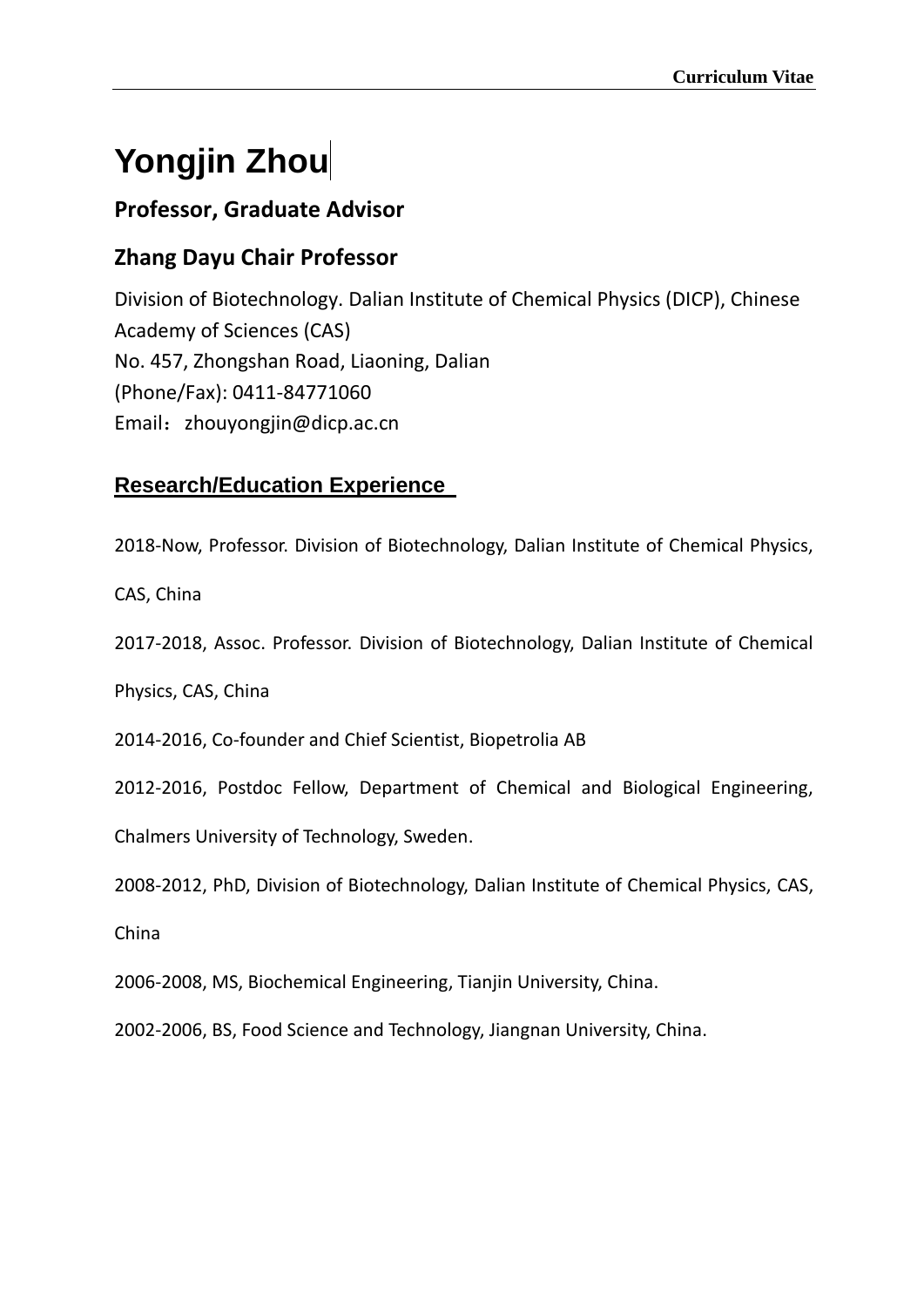# **Awards and Honors**

| 2019      | The Best Potential Youth Scholar                                          |
|-----------|---------------------------------------------------------------------------|
| 2019      | <b>Excellent Young Scholars from NSFC</b>                                 |
| 2018      | "Lun Shiyi" Distinguished Young Scientists                                |
| 2018      | National Talent Program for Young Scientists                              |
| 2017      | Talent Program of Chinese Academy of Sciences                             |
| 2017      | Young Scholar Award in the Biochemical Engineering of China               |
| 2017      | Young Scholar Award in the Chemical Engineering from NSFC                 |
| 2016      | Young Scholar Award of International Metabolic Science Conference         |
| 2015      | The first prize of Chinese Pharmaceutical Association                     |
| 2013      | Outstanding Youth Scholar of Chinese Industrial Biotechnology             |
| 2012      | Outstanding Graduates of Chinese Academy of Sciences                      |
| 2011      | <b>DICP-Corning Student Award</b>                                         |
| 2011      | Excellent Tri-A Student Scholarship                                       |
| 2010      | <b>Excellent Student Cadre Scholarship</b>                                |
| 2008      | Yihai Kerry Scholarship                                                   |
| 2006      | <b>Outstanding Graduate Student of Jiangnan University</b>                |
| 2003/2005 | National Scholarship                                                      |
| 2003/2005 | Excellent Tri-A Student Scholarship, Jiangnan University                  |
| 2004      | First Class Prize in China Undergraduate Contest in Mathematical Modeling |
| 2004/2005 | The major Award of Jiangnan University                                    |
|           |                                                                           |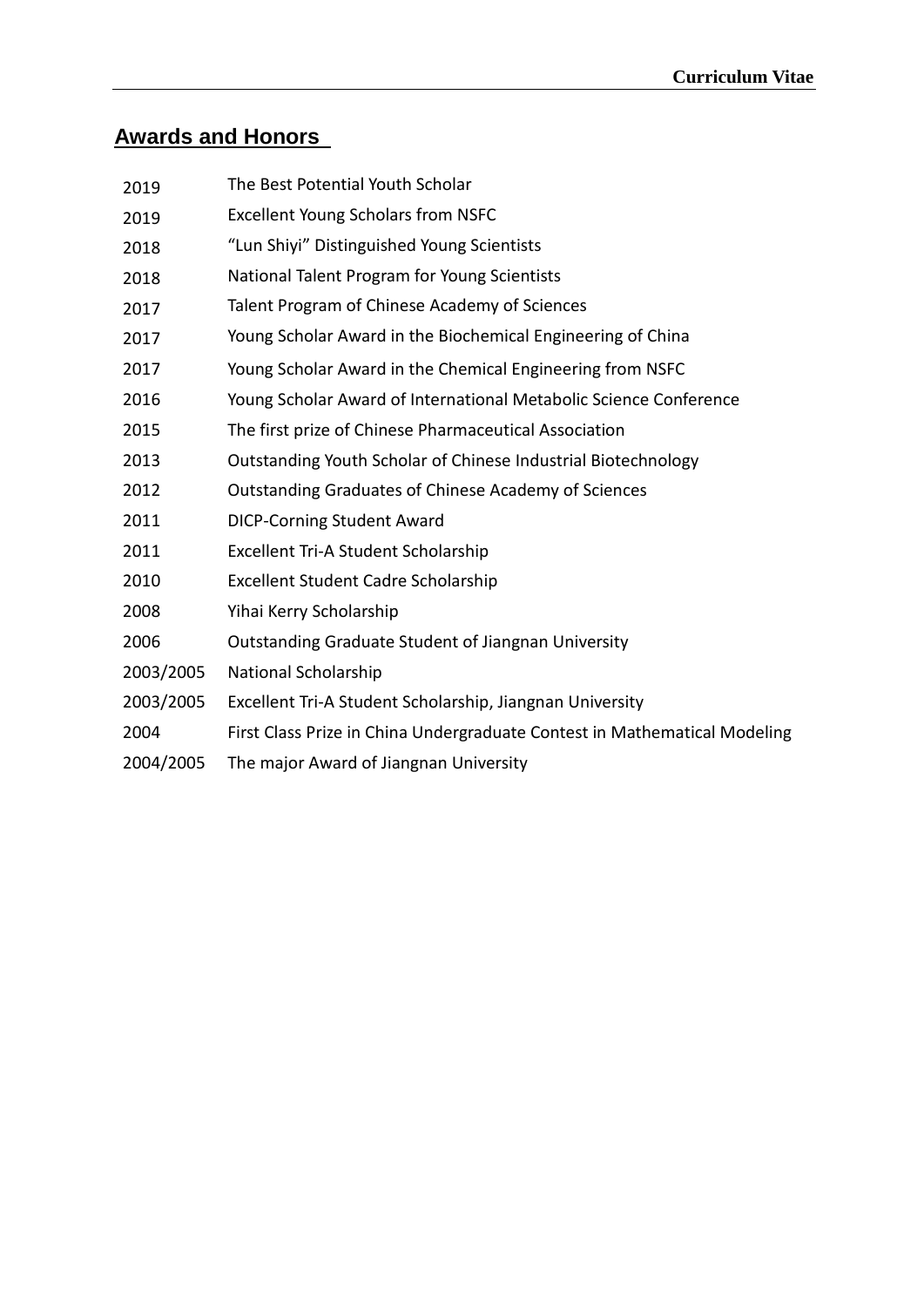#### **Publication ( #equal contribution, \*Corresponding author)**

#### **2021**

- 1. Cai P.<sup>#</sup>, Duan X.<sup>#</sup>, Wu X., Gao L., Ye M., **Zhou Y.J**.\*, Recombination machinery engineering facilitates metabolic engineering of the industrial yeast *Pichia pastoris*. *Nucleic Acids Res.*, 2021, 49(13), 7791–7805
- 2. Gao J. Q., Gao N., Zhai X., **Zhou Y. J.**\*, Recombination machinery engineering for precise genome editing in methylotrophic yeast *Ogataea polymorpha*, *iScience*, 2021, 24(3), 102168
- 3. Yu W., Gao J. Q., Zhai X. X., **Zhou Y. J.**\*, Screening neutral sites for metabolic engineering of methylotrophic yeast *Ogataea polymorpha*, *Synth. Syst. Biotechnol.*, 2021, 6, 63-68.
- 4. Gao L., Cai P.,**Zhou Y.J**.\*, Advances in metabolic engineering of methylotrophic yeasts, *Chinese J. Biotechnol***.**, 2021, 37(3), 966-979.

#### **2017-2020**

- 5. Ren Y. Y.<sup>#</sup>, Liu S. S.<sup>#</sup>, Jin G. J., Yang X. B.\*, **Zhou Y. J**.\*, Microbial production of limonene and its derivatives: Achievements and perspectives, *Biotechnol. Adv.*, 2020, 44, 107628.
- 6. Chen R., Yang S., Zhang L., **Zhou Y.J.\*,** Advanced strategies for production of natural products in yeast. *iScience*, 2020, 23, 100879.
- 7. Gao J. Q., **Zhou Y. J.**\*, Advances in methanol bio-transformation, *Synth. Biol. J.*, 2020, 1(2), 158- 173.
- 8. Cao X., Yang S., Cao C., Zhou Y.J.\*, Harnessing sub-organelle metabolism for biosynthesis of isoprenoids in yeast, *Synth. Syst. Biotechnol.*, 2020, 5, 179-186.
- 9. Yang S., Cao X., Yu W., Li S., **Zhou Y.J.\***, Efficient targeted mutation of genomic essential genes in yeast *Saccharomyces cerevisiae*. *Appl. Microbiol. Biotechnol.*, 2020, 104, 3037-3047
- 10. Jiang Y., Li Z., Zheng S., Xu H., **Zhou Y.J.**, Gao Z., Meng C.\*, Li S.\*, Establishing an enzyme cascade for one-pot production of  $\alpha$ -olefins from low-cost triglycerides and oils without exogenous H<sub>2</sub>O<sub>2</sub> addition, *Biotechnol. Biofuels*, 2020, 13, 52
- 11. Hu T., Zhou J., Yong Y., Su P., Li X., Liu Y., Liu N., Wu X., Zhang Y., Wang J., Gao L., Tu L., Lu Y., Jiang Z., **Zhou Y.J.**, Gao W., Huang L., Engineering chimeric diterpene synthases and isoprenoid biosynthetic pathways enables high-level production of miltiradiene in yeast, *Metab Eng.*, 2020, 60, 87-96
- 12. 刘爽, 高教琪\*, 薛闯, 周雍进, 多形汉逊酵母提高生长性能的培养基优化, 生物加工过程, 2020, 18, 116-125.
- 13. Xu H., Liang W., Ning L., Jiang Y., Yang W., Wang C., Qi F., Ma L., Du L., Fourage L., **Zhou Y. J.**, Li S.\*, Directed evolution of P450 fatty acid decarboxylases via high-throughput screening towards improved catalytic activity. *ChemCatChem*, 2020, 12, 80-84
- 14. Duan X.P., Ma X.J., Li S.Y., **Zhou Y.J.\***, Free fatty acids promote transformation efficiency of yeast. *FEMS Yeast Res.*, 2019, 19, foz069.
- 15. Yu W., Gao J., **Zhou Y. J**.\*, Application of proteomics and metabolomics in microbial metabolic engineering (In Chinese). *Chin. J. Chromatogr.*, 2019, 37, 798-805
- 16. Cai P., Gao J., **Zhou Y. J**.\*, CRISPR-mediated genome editing in non-conventional yeasts for biotechnological applications. *Microb. Cell Fact.***,** 2019, 18, 63.
- 17. Jiang Y., Li Z., Wang C., **Zhou Y. J**., Xu H.,\*, Li S., Biochemical characterization of three new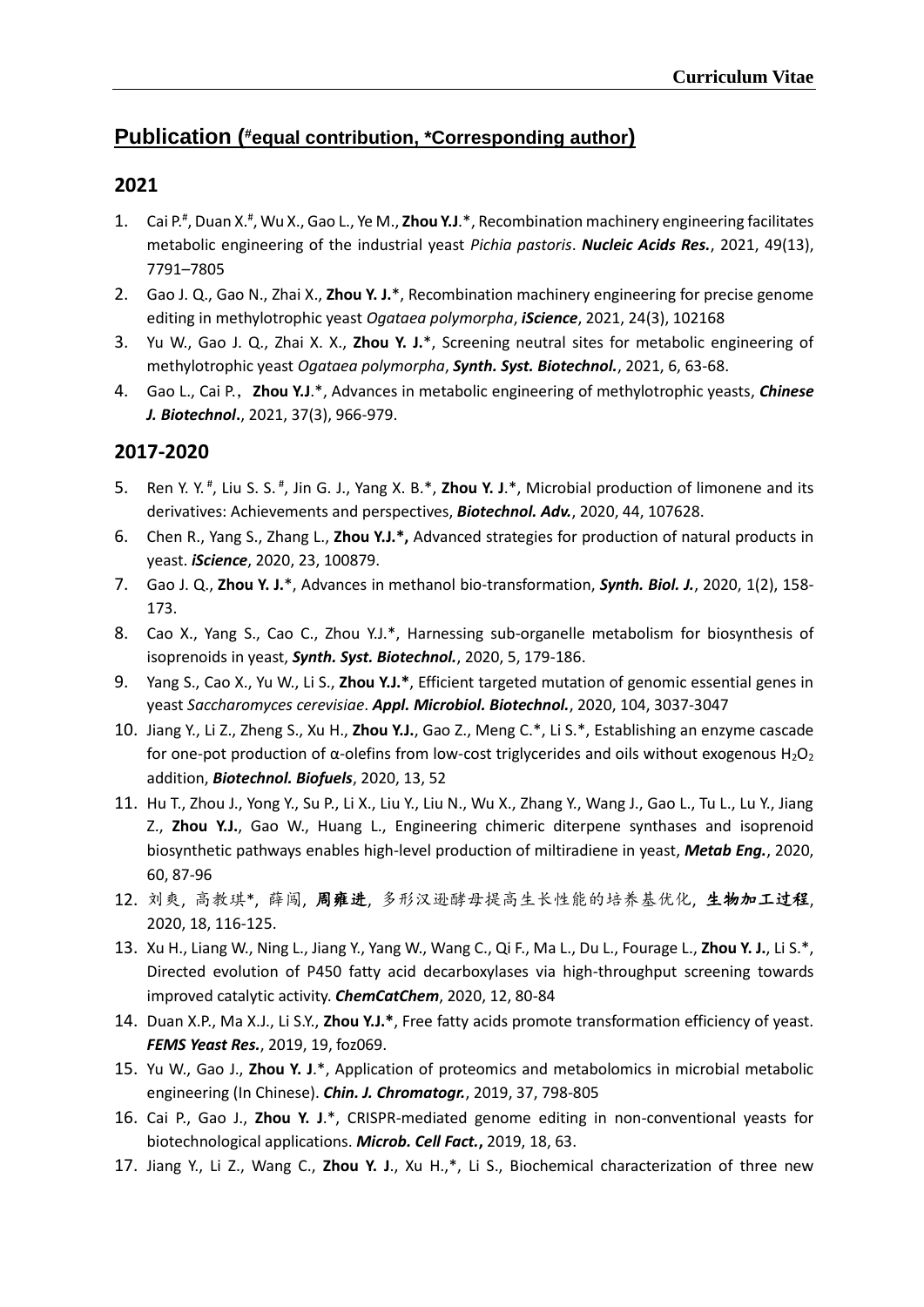α‑olefin‑producing P450 fatty acid decarboxylases with a halophilic property. *Biotechnol. Biofuels*, 2019, 12, 79

- 18. Gao J., **Zhou Y. J**.\*, Repurposing peroxisomes for microbial synthesis for biomolecules. *Methods Enzymol*., 2019, 617, 83-111.
- 19. **Zhou Y. J.**\*, Expanding the terpenoid kingdom. *Nat. Chem. Biol.*, 2018, 14, 1069-1070.
- 20. Yu T.<sup>#</sup>, Zhou Y. J.<sup>#</sup>, Huang M. T., Liu Q. L., Pereira R., David F., Nielsen J.\*, Reprogramming yeast metabolism from alcoholic fermentation to lipogenesis. *Cell*. 2018, 174(6), 1549-1558.
- 21. **Zhou Y. J.**, Kerkhoven E., Nielsen J.\*, Barriers and opportunities in bio-based production of hydrocarbons. *Nat. Energy*, 2018, 3, 925-935.
- 22. Gao J., Duan X., **Zhou Y. J.**\*, Production of fatty acids and their derivatives by yeast cell factories (In Chinese). *Chin. J. Bioproc. Eng.* 2018, 16(1), 19-30.
- 23. **Zhou Y. J.**\*, Hu Y., Zhu Z., Siewers V., Nielsen J.\*, Engineering 1-alkene biosynthesis and secretion by dynamic regulation in yeast. *ACS Syn. Biol.***,** 2018, 7(2), 584-590.
- 24. Duan X., Gao J, **Zhou Y. J.**\*, Advances in engineering methylotrophic yeast for biosynthesis of valuable chemicals from methanol. *Chin. Chem. Lett.* 2018, 29, 681-686.
- 25. Zhu Z., **Zhou Y. J.**, Kang M. K., Krivoruchko A., Buijs N. A., Nielsen J.\*, Enabling the synthesis of medium chain alkanes and 1-alkenes in yeast. *Metab. Eng.*, 2017, 44, 81-88.
- 26. Gong Z., Nielsen J.\*, **Zhou Y. J.**\*, Engineering robustness of microbial cell factories. *Biotechnol. J.*  2017, 12(10), 1700014.
- 27. Yu T., **Zhou Y. J.,** Wenning L., Liu Q., Krivoruchko A., Siewers V., Nielsen J., David F.\*, Metabolic engineering of Saccharomyces cerevisiae for production of very long chain fatty acid-derived chemicals. *Nat. Commun.* 2017, 8, 15587.
- 28. Wang X., **Zhou Y. J.**, Wang L., Liu W., Liu Y., Peng C., Zhao Z. K.\*, Engineering Escherichia coli nicotinic acid mononucleotide adenylyltransferase for fully active amidated NAD biosynthesis. *Appl. Environ. Microbiol.* 2017, 83, e00692-17.
- 29. Teixeira P. G., Ferreira R., **Zhou Y. J.**, Siewers V., Nielsen J.\*, Dynamic regulation of fatty acid pools for improved production of fatty alcohols in Saccharomyces cerevisiae. *Microb. Cell Fact.* 2017, 16, 45.
- 30. Kang M. K.<sup>#</sup>, Zhou Y. J.<sup>#</sup>, Buijs N. A., Nielsen J. Functional screening of aldehyde decarbonylases for long-chain alkane production by Saccharomyces cerevisiae. *Microb. Cell Fact.* 2017, 16, 74.
- 31. Hu Y., **Zhou Y. J.**, Bao J., Huang L., Nielsen J.\*, Krivoruchko A., Metabolic engineering of Saccharomyces cerevisiae for production of germacrene A, a precursor of beta-elemene. *J. Ind. Microbiol. Biotechnol.* 2017, 44, 1065-1072.
- 32. Zhu Z, **Zhou Y. J.,** Krivoruchko A., Grininger M., Zhao Z. K.\*, Nielsen J.\*, Expanding the product portfolio of fungal type I fatty acid synthases. *Nat. Chem. Biol.* 2017, 13, 360–362.
- 33. Wang L., Ji D. B., Liu Y.X., Wang Q., Wang X. Y., **Zhou Y. J.**, Zhang Y. X., Liu W. J., Zhao Z. K.\*, Synthetic Cofactor-Linked Metabolic Circuits for Selective Energy Transfer, *ACS Catal.* 2017, 7, 1977–1983.

#### **2009-2016**

- 34. **Zhou Y. J.\***, Buijs N. A., Zhu Z., Gómez D. O., Boonsombuti A., Siewers V., Nielsen J.\*, Harnessing yeast peroxisomes for biosynthesis of fatty acid-derived biofuels and chemicals with relieved sidepathway competition. *J. Am. Chem. Soc.* 2016, 138 (47), 15368–15377.
- 35. **Zhou Y. J.**, Buijs N. A., Zhu Z., Qin J., Siewers V., Nielsen J.\*, Production of fatty acid-derived oleochemicals and biofuels by synthetic yeast cell factories. *Nat. Commun.* 2016, 7, 11709.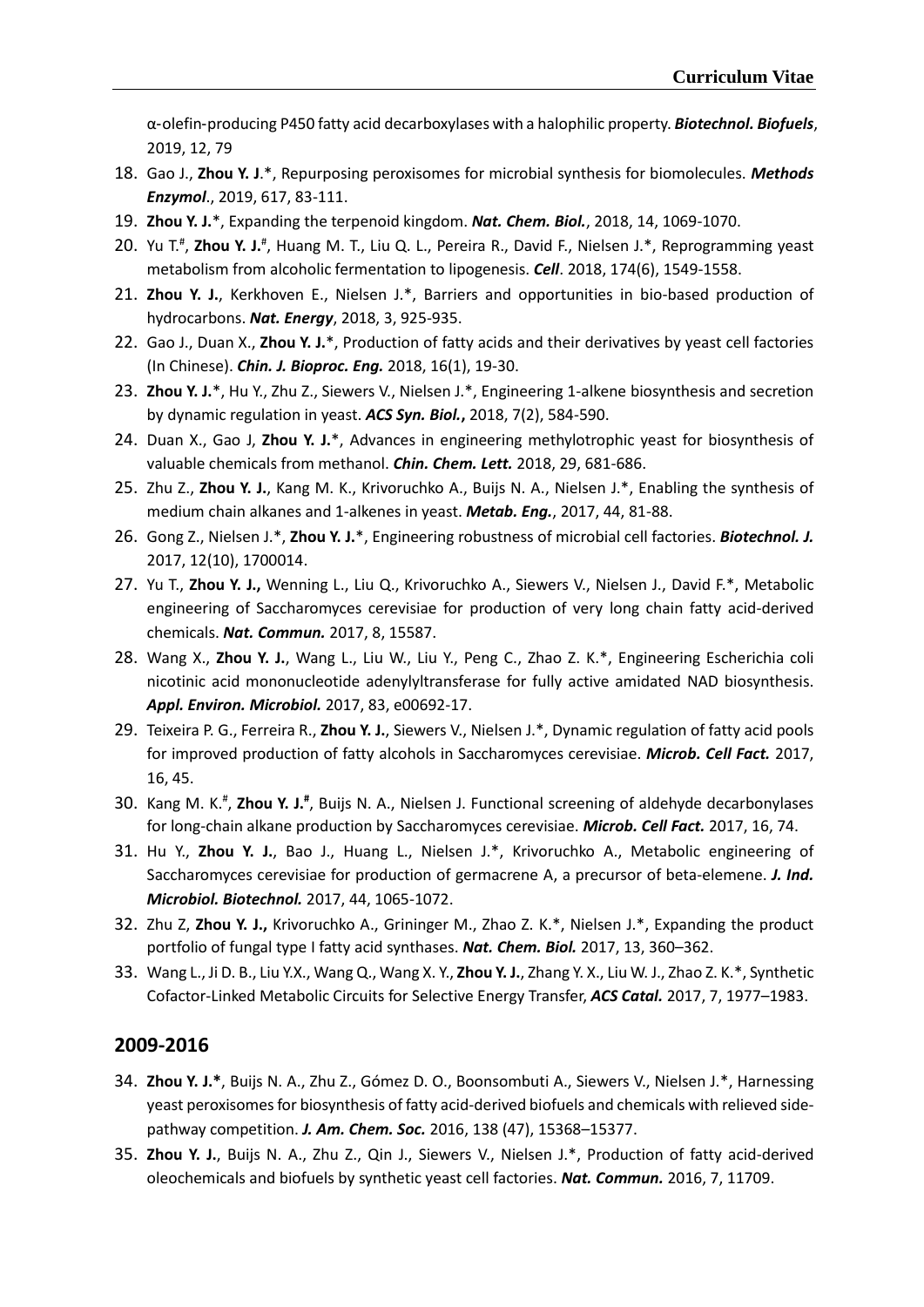- 36. Zhang Y., Pan Y., Liu W., **Zhou Y. J.**, Wang K., Wang L., Sohail M., Ye M., Zou H.\*, Zhao Z. K.\*, In vivo protein allylation to capture protein methylation candidates. *Chem. Commun.* 2016, 52(40), 6689-6692.
- 37. Guo J., Ma X., Cai Y., Ma Y., Zhan Z., **Zhou Y. J.**, Liu W., Guan M., Yang J., Cui G., Kang L., Yang L., Shen Y., Tang J., Lin H., Ma X., Jin B., Liu Z., Peters R. J.\*, Zhao Z. K.\*, Huang L. Q.\*, Cytochrome P450 promiscuity leads to a bifurcating biosynthetic pathway for tanshinones, *New Phytol.*, 2016, 210, 525–534
- 38. Buijs N. A.# , **Zhou Y. J.#** , Siewers V., Nielsen J.\*, Long-chain alkane production by the yeast *Saccharomyces cerevisiae. Biotechnol. Bioeng.* 2015, 112(6):1275-1279.
- 39. Wang K. <sup>#</sup>, **Zhou Y. J.<sup>#</sup>,** Liu H. <sup>#</sup>, Cheng K., Mao J., Wang F., Liu W., Ye M., Zhao Z. K.\*, Zou H.\*, Proteomic analysis of protein methylation in the yeast *Saccharomyces cerevisiae. J. Proteomics*. 2015, 114:226-233.
- 40. Zhang M., Su P., **Zhou Y. J.**, Wang X. J., Zhao Y. J., Liu Y. J., Tong Y. R., Hu T. Y., Huang L. Q.\*, Gao W., Identification of geranylgeranyl diphosphate synthase genes from Tripterygium wilfordii. *Plant Cell Rep*. 2015, 34, 2179-2188.
- 41. Chen Y., **Zhou Y. J.**, Siewers V., Nielsen J.\*, Enabling technologies to advance microbial isoprenoid production. *Adv. Biochem. Eng. Biotechnol*. 2015, 148, 143-160.
- 42. Qin J., **Zhou Y. J.**, Krivoruchko A., Huang M., Liu L., Khoomrung S., Siewers V., Jiang B., Nielsen J.\*, Modular pathway rewiring of *Saccharomyces cerevisiae* enables high-level production of Lornithine. *Nat. Commun.,* 2015, 6:8224.
- 43. **Zhou Y. J.,** Buijs N. A., Siewers V., Nielsen J.\*, Fatty acid-derived biofuels and chemicals production in *Saccharomyces cerevisiae*. *Front. Bioeng. Biotechnol.* 2014, 2: 32.
- 44. Wang L., **Zhou Y. J.**, Ji D., Lin X., Liu Y., Zhang Y., Liu W., Zhao Z. K.\*, Identification of UshA as a major enzyme for NAD degradation in *Escherichia coli*. *Enzyme Microb. Technol.* 2014, 58-59:75- 79.
- 45. 黄璐琦\*, 高伟, 周雍进**,** 合成生物学在中药资源可持续利用研究中的应用. 药学学报 2014, 49, 37-43.
- 46. Lin X., Wang Y., Zhang S., Zhu Z., **Zhou Y. J.**, Yang F., Sun W., Wang X. and Zhao Z. K.\*, Functional integration of multiple genes into the genome of the oleaginous yeast *Rhodosporidium toruloides. FEMS Yeast Res.* 2014, 14(4): 547-555.
- 47. Zhou Y. J., Yang W., Wang L., Zhu Z., Zhang S. and Zhao Z. K.\*, Engineering NAD<sup>+</sup> availability for *Escherichia coli* whole-cell biocatalysis: a case study for dihydroxyacetone production. *Microb. Cell Fact.,* 2013, 12:103.
- 48. Yang W., **Zhou Y. J**., Zhao Z. K.\*, Production of dihydroxyacetone from glycerol by engineered Escherichia coli cells co-expressing gldA and nox genes. *Afr. J. Biotechnol.* 2013, 12, 4387-4392.
- 49. 杨薇, 周雍进, 刘武军, 沈宏伟, 赵宗保\*, 构建酿酒酵母工程菌合成香紫苏醇. 生物工程学 报 2013, 29, 1185-1192.
- 50. Wang L., **Zhou Y. J.**, Ji D., Zhao Z. K.\*, An accurate method for estimation of the intracellular aqueous volume of *Escherichia coli* cells. *J. Microbiol. Methods*, 2013, 93(2): 73-76.
- 51. Guo J.<sup>#</sup>, Zhou Y. J.<sup>#</sup>, Hillwig M. L., Shen Y., Yang L., Wang Y., Zhang X., Liu W., Peters R. J.\*, Chen X., Zhao Z. K.\*, Huang L. Q.\*, CYP76AH1 catalyzes turnover of miltiradiene in tanshinones biosynthesis and enables heterologous production of ferruginol in yeasts. *Proc. Nat. Acad. Sci. USA,* 2013, 110(29):12108–12113.
- 52. Zhu Z., Zhang S., Liu H., Shen H., Lin X., Yang F., **Zhou Y. J.**, Jin G., Ye M., Zou H., Zhao Z. K.\*, A multi-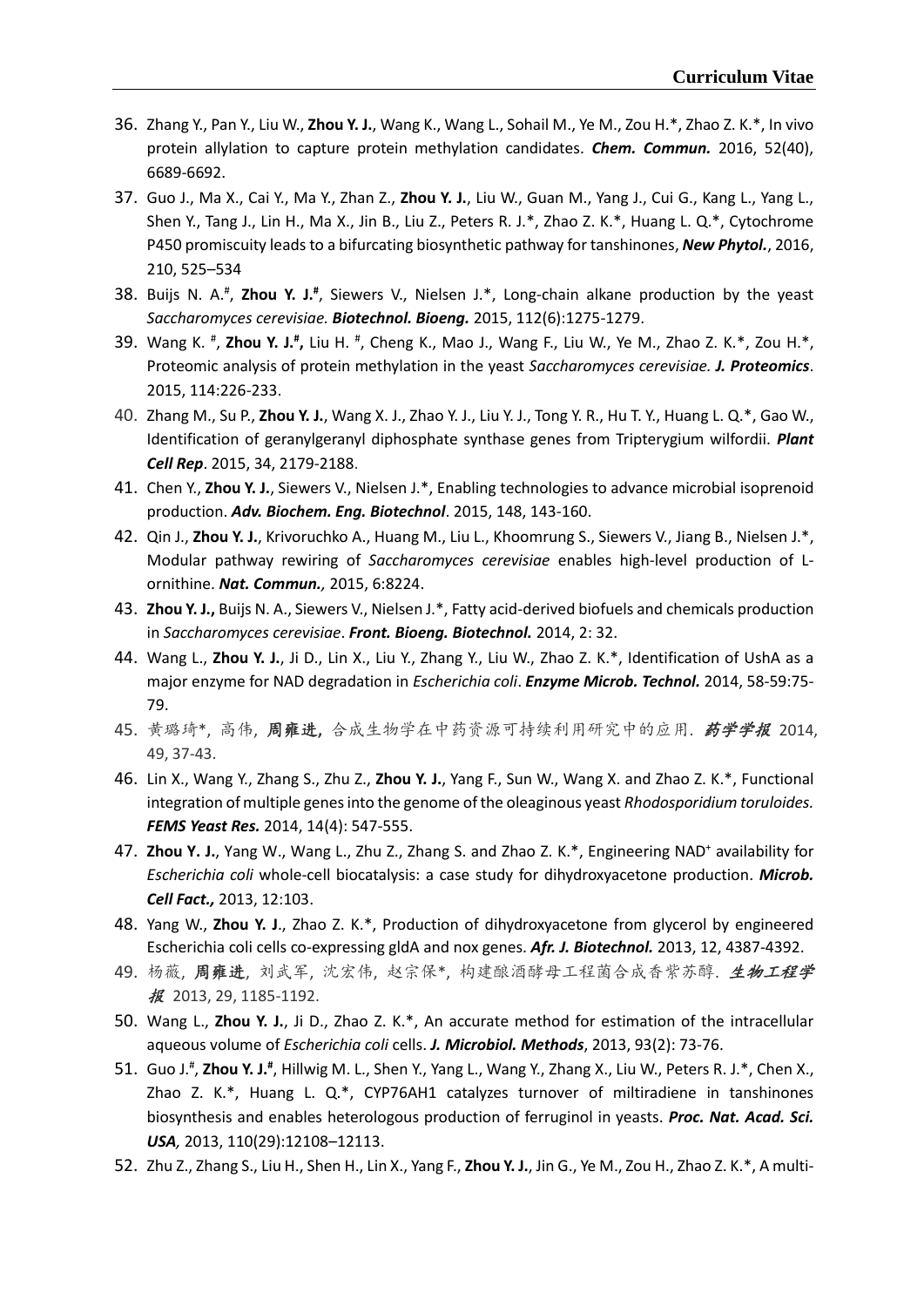omic map of the lipid-producing yeast *Rhodosporidium toruloides*. *Nat. Commun.* 2012, 3, 1112.

- 53. **Zhou Y. J.<sup>#</sup>,** Gao W.<sup>#</sup>, Rong Q., Jin G., Chu H., Liu W., Yang W., Zhu Z., Li G., Zhu G., Huang L.\*, Zhao Z.K.\*, Modular pathway engineering of diterpenoid synthases and the mevalonic acid pathway for miltiradiene production. *J. Am. Chem. Soc*. 2012, 134(6): 3234–3241.
- 54. 蔡媛, 郭娟, 周雍进, 朱志伟, 吴文燕, 黄璐琦, 陈敏, 赵宗保\*, 转化次丹参酮二烯酿酒酵 母全细胞催化体系的构建. 药学学报 2012, 48, 1618-1623.
- 55. Lin X. P., Yang F., **Zhou Y. J.**, Zhu Z. W., Jin G. J., Zhang S. F., Zhao Z. K.\*, High-efficient colony PCR method for red yeast and its applicability in identification of two leucine auxotroph mutants. *Yeast.* 2012, 29(11), 467–474.
- 56. Ji D. B., Wang L., **Zhou Y. J.**, Yang W., Wang Q., Zhao Z. K.\*, Oxidative Decarboxylation of L-malate by using a synthetic bioredox system. *Chin. J. Catal*, 2012, 33(3): 530–535.
- 57. Yang F., Zhang S.F., **Zhou Y. J.,** Zhu Z. W., Lin X. P., Zhao Z. K.\*, Characterization of the NAD<sup>+</sup> dependent isocitrate dehydrogenase of the oleaginous yeast *Rhodosporidium toruloides*. *Appl. Microbiol. Biotechnol***.** 2012, 94(4):1095–1105.
- 58. Yang, F., Tan H., **Zhou Y. J.**, Lin X., Zhang, S.\*, High-quality RNA preparation from *Rhodosporidium toruloides* and cDNA library construction therewith. *Mol. Biotechnol.* 2011, 47(2):144–151.
- 59. **Zhou Y. J.,** Wang L., Yang F., Lin X., Zhang S., Zhao Z. K.\*, Determining the extremes of the cellular NAD(H) level by using an *Escherichia coli* NAD<sup>+</sup> auxotrophic mutant. *Appl. Environ. Microbiol***.** 2011, 77(17):6133–6140.
- 60. **Zhou Y. J.**, Yang F., Zhang S., Tan H., Zhao Z. K.\*, Efficient gene disruption in *Saccharomyces cerevisiae* using marker cassettes with long homologous arms prepared by the restriction-free cloning strategy. *World J. Microbiol Biotechnol***.** 2011**,** 27(12):2999–3003.
- 61. **Zhou Y. J.**, Zhao Z. K.\*, Advanced biofuel-oriented engineering of fatty acid pathway:a review. *Chin***.** *J***.** *Biotech***.** 2011, 27(9): 1261−1267.
- 62. Zhao G. R., Luo T., **Zhou Y**. **J.**, Jiang X., Qiao B., Yu F. M., Yuan Y. J., *fabC* of *Streptomyces lydicus* involvement in the biosynthesis of streptolydigin. *Appl. Microbiol. Biotechnol***.** 2009, 83(2):305– 313.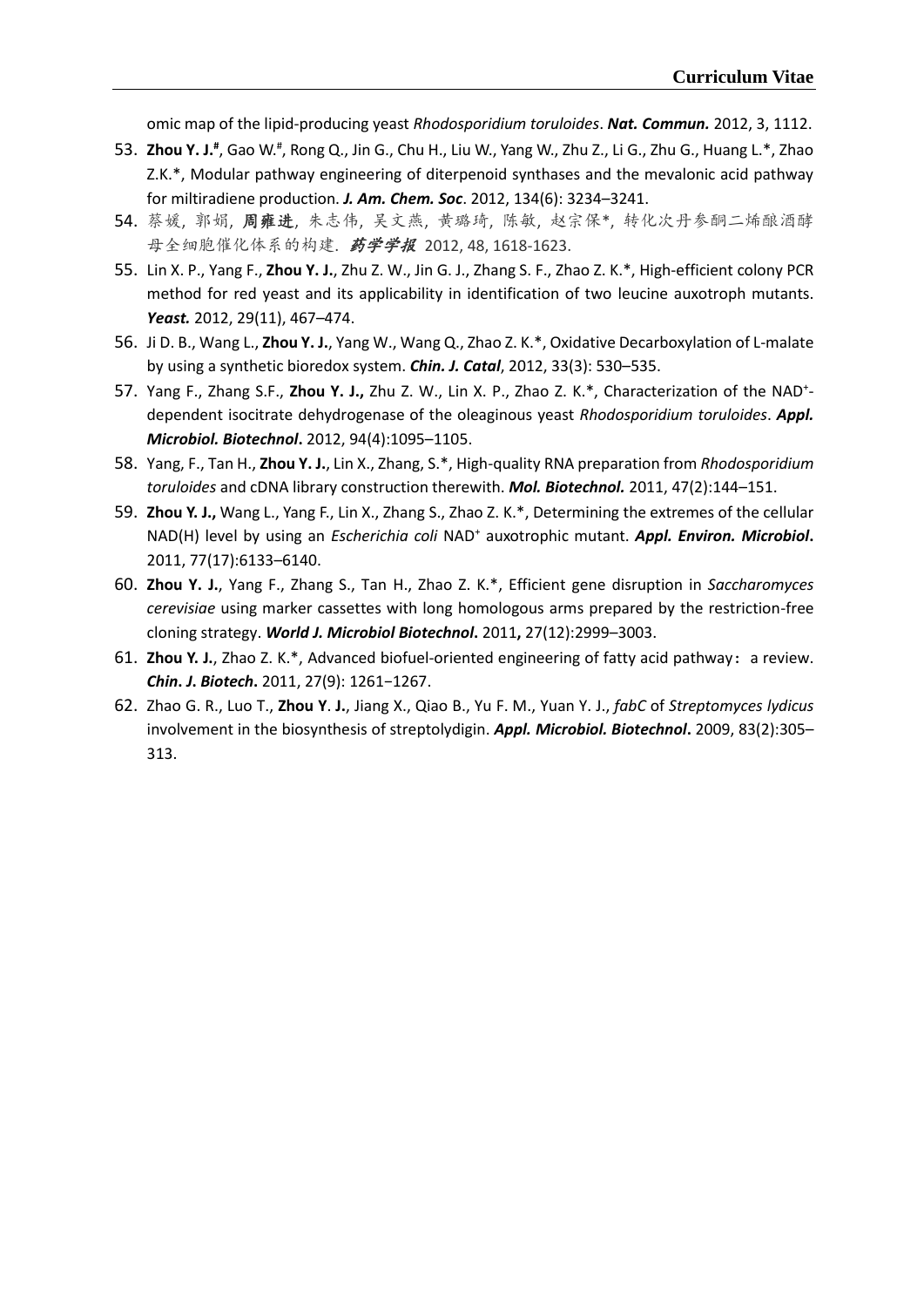#### **Conference Oral Presentations**

- 1. Engineering Recombination Machinary for Precise Genome Editing in Methylotrophic Yeasts, Asian Synthetic Biology Association 2019 (ASBA 2019), October 26-30, 2019, Chengdu, China
- 2. Methanol biotransformation for manufacturing fatty acid derivatives, The International Conference on Green Biomanufacturing (ICGB2019), October 22-24, 2019, Beijing China.
- 3. Precise Genome editing in Methylotrophic Yeast by Enhancing Homologous Recombination, 27<sup>th</sup> International Conference on Yeast Genetics and Molecular Biology. August 18-22, 2019, Gothenburg, Sweden
- 4. Synthetic cell factories for over-production of fatty acids, Advanced Biosynthesis and Biorefinery Workshop, March 15-16, 2019, Xi'an, China
- 5. Engineering yeast cell factories for over-production of fatty acids, The 1st International Conference on Advanced Biomanufacturing (ICAB2019), January 12-14, 2019, Nanjing, China
- 6. Peroxisome engineering a feasible approach for bio-manufacturing, Advancing Synthetic Biology Mini-Symposium, April 18-19, 2018, Beijing, China
- 7. Engineering yeast fatty acid metabolism for production of hydrocarbons, Chinese-Swedish Bilateral Synthetic Biology Workshop, April 10-12, 2018, Qingdao, China
- 8. Harnessing yeast peroxisomes for production of fatty acid-derived chemicals and biofuels (Key note and Chair), 7<sup>th</sup> International Forum on Bioprocessing. May 21-24, 2017, Wuxi, China
- 9. Engineering biosynthesis and secretion of 1-alkenes in yeast, 9th Sino-US Joint Conference of Chemical Engineering. October 15-19, 2017, Beijing, China
- 10. Production of oleo-chemicals and advanced biofuels in yeast. 27<sup>th</sup> International Conference on Yeast Genetics and Molecular Biology. September 6-12, 2015, Levico Terme, Trentino, Italy
- 11. Systematic rewiring of lipid metabolism for production of oleo-chemicals and advanced biofuels in yeast. EMBL symposia 2015-Enabling Technologies for Eukaryotic Synthetic Biology. June 21-23, 2015, Heidelberg, Germany.
- 12. Synthetic biology for microbial production of terpenoids Xiangshan Science conference. November 10-12, 2014, Beijing, China
- 13. Construction of *E. coli* NAD<sup>+</sup> auxotrophic strains and the biotechnological application thereof, 1<sup>st</sup> Asian Congress on Biotechnology. May 11-15, 2011, Shanghai